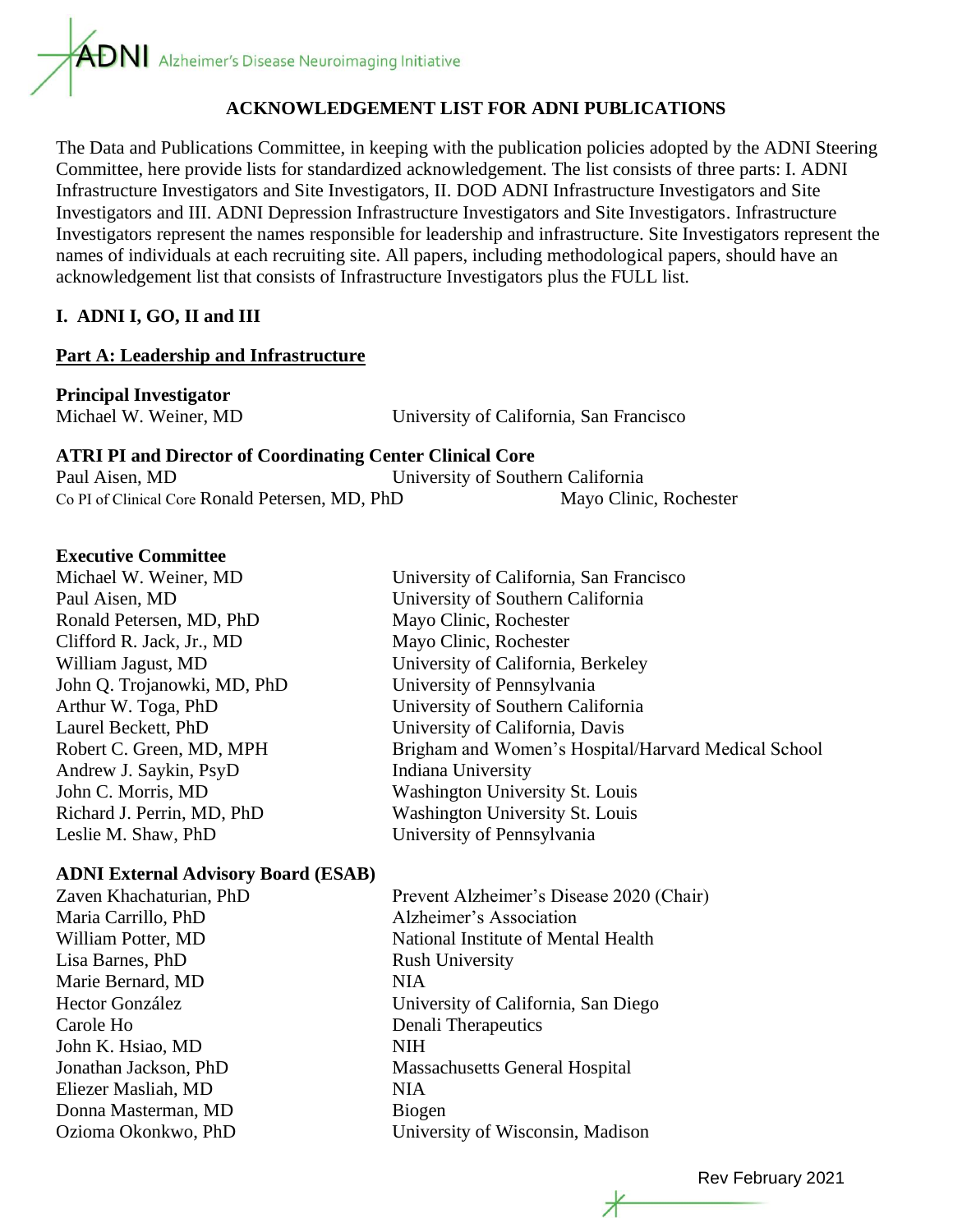

Laurie Ryan, PhD NIA Nina Silverberg, PhD NIA

# **ADNI 3 Private Partner Scientific Board (PPSB)**

Adam Fleisher, MD Eli Lilly (Chair)

#### **Administrative Core - Northern California Institute for Research & Education (NCIRE / The Vererans Health Research Institute)**

| Michael W. Weiner, MD | University of California, San Francisco        |
|-----------------------|------------------------------------------------|
| Diana Truran Sacrey,  | NCIRE / The Vererans Health Research Institute |
| Juliet Fockler,       | University of California, San Francisco        |
| Cat Conti, BA         | NCIRE / The Vererans Health Research Institute |
| Dallas Veitch, PhD    | NCIRE / The Vererans Health Research Institute |
| John Neuhaus, PhD     | University of California, San Francisco        |
| Chengshi Jin, PhD     | University of California, San Francisco        |
| Rachel Nosheny, PhD   | University of California, San Francisco        |
| Miriam Ashford, PhD   | NCIRE / The Vererans Health Research Institute |
| Derek Flenniken,      | NCIRE / The Vererans Health Research Institute |
| Adrienne Kormos,      | NCIRE / The Vererans Health Research Institute |
|                       |                                                |

#### **Data and Publications Committee**

Robert C. Green, MD, MPH BWH/HMS (Chair)

#### **Resource Allocation Review Committee**

| Tom Montine, MD, PhD | University of Washington (Chair)               |
|----------------------|------------------------------------------------|
| Cat Conti, BA        | NCIRE / The Vererans Health Research Institute |

#### **Clinical Core Leaders and Key Personnel**

Ronald Petersen, MD, PhD Mayo Clinic, Rochester (Core PI)

Paul Aisen, MD University of Southern California (Core PI) Michael Rafii, MD, PhD University of Southern California Rema Raman, PhD University of Southern California Gustavo Jimenez, MBS University of Southern California Michael Donohue, PhD University of Southern California Devon Gessert, BS University of Southern California Jennifer Salazar, MBS University of Southern California Caileigh Zimmerman, MS University of Southern California Yuliana Cabrera, BS University of Southern California Sarah Walter, MSc University of Southern California Garrett Miller, MS University of Southern California Godfrey Coker, MBA, MPH University of Southern California Taylor Clanton, MPH University of Southern California Lindsey Hergesheimer, BS University of Southern California Stephanie Smith, BS University of Southern California Olusegun Adegoke, MSc University of Southern California Payam Mahboubi, MPH University of Southern California Shelley Moore, BA University of Southern California Jeremy Pizzola, BA University of Southern California Elizabeth Shaffer, BS University of Southern California

Rev February 2021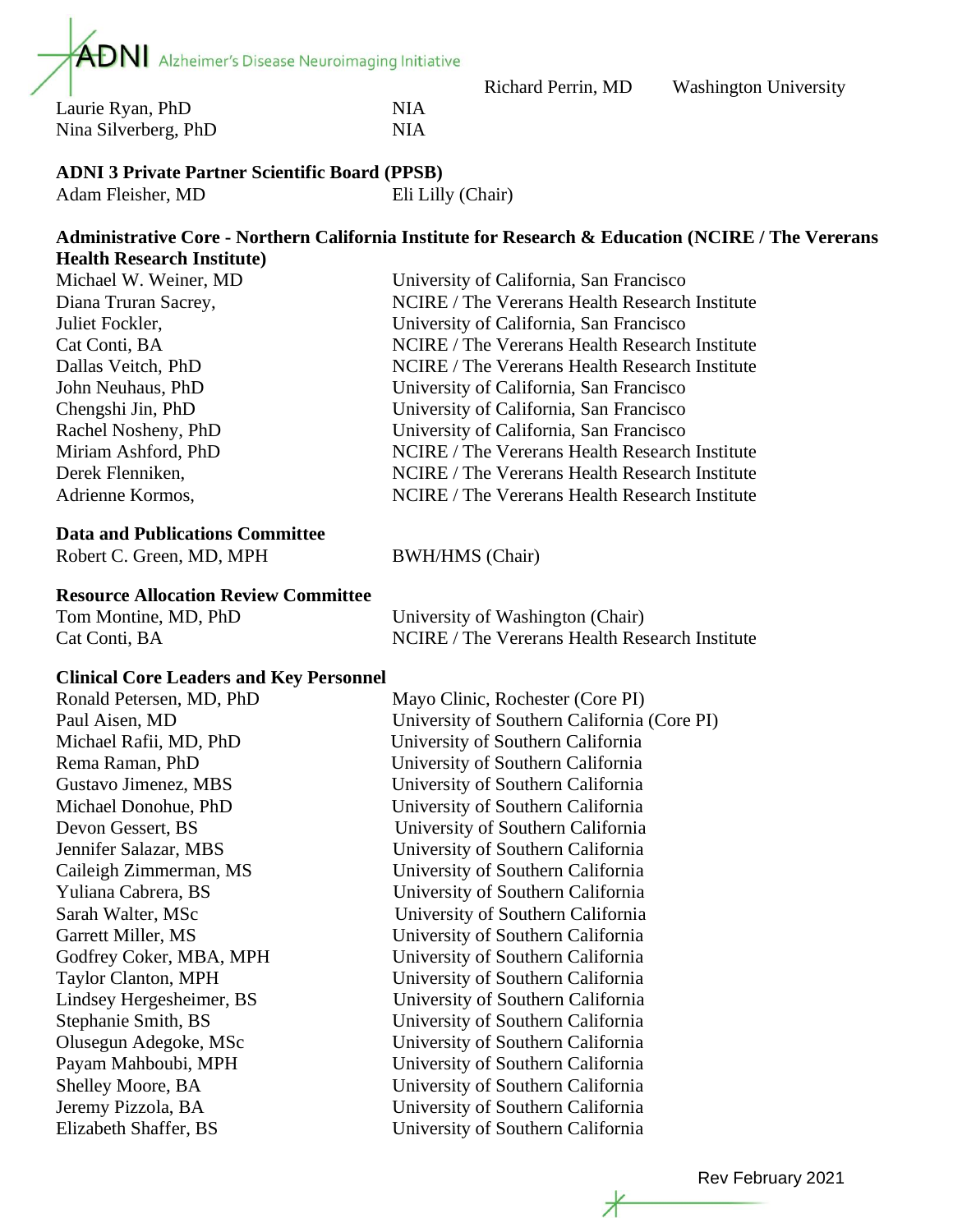$\mathbf{A}\mathbf{D}\mathbf{N}$  Alzheimer's Disease Neuroimaging Initiative

Brittany Sloan, BA

University of Southern California

# **Biostatistics Core Leaders and Key Personnel**

| Laurel Beckett, PhD  | University of California, Davis (Core PI) |
|----------------------|-------------------------------------------|
| Danielle Harvey, PhD | University of California, Davis           |
| Michael Donohue, PhD | University of Southern California         |

# **MRI Core Leaders and Key Personnel**

Clifford R. Jack, Jr., MD Mayo Clinic, Rochester (Core PI) Arvin Forghanian-Arani, PhD Mayo Clinic Bret Borowski, RTR Mayo Clinic Chad Ward, Mayo Clinic Christopher Schwarz, PhD Mayo Clinic David Jones, MD Mayo Clinic Jeff Gunter, PhD Mayo Clinic Kejal Kantarci, MD Mayo Clinic Matthew Senjem, MS Mayo Clinic Prashanthi Vemuri, PhD Mayo Clinic Robert Reid, PhD Mayo Clinic Nick C. Fox, MD University College London Ian Malone, PhD University College London Paul Thompson, PhD University of Southern California School of Medicine Sophia I. Thomopoulos, BS University of Southern California School of Medicine Talia M. Nir, PhD University of Southern California School of Medicine Neda Jahanshad, PhD University of Southern California School of Medicine Charles DeCarli, MD University of California, Davis Alexander Knaack, MS University of California, Davis Evan Fletcher, PhD University of California, Davis Danielle Harvey, PhD University of California, Davis Duygu Tosun-Turgut, PhD University of California, San Francisco Stephanie Rossi Chen, BA. NCIRE / The Vererans Health Research Institute Mark Choe, BS NCIRE / The Vererans Health Research Institute Karen Crawford, University of Southern California School of Medicine Paul A. Yushkevich, PhD University of Pennsylvania Sandhitsu Das, PhD University of Pennsylvania

# **PET Core Leaders and Key Personnel**

William Jagust, MD University of California, Berkeley (Core PI) Robert A. Koeppe, PhD University of Michigan Eric M. Reiman, MD Banner Alzheimer's Institute Kewei Chen, PhD Banner Alzheimer's Institute Chet Mathis, MD University of Pittsburgh Susan Landau, PhD University of California, Berkeley

# **Neuropathology Core Leaders and Key Personnel**

John C. Morris, MD Washington University St. Louis Richard Perrin MD Washington University St. Louis Nigel J. Cairns, PhD, FRCPath Washington University St. Louis—Past Investigator Erin Householder, MS Washington University St. Louis

Rev February 2021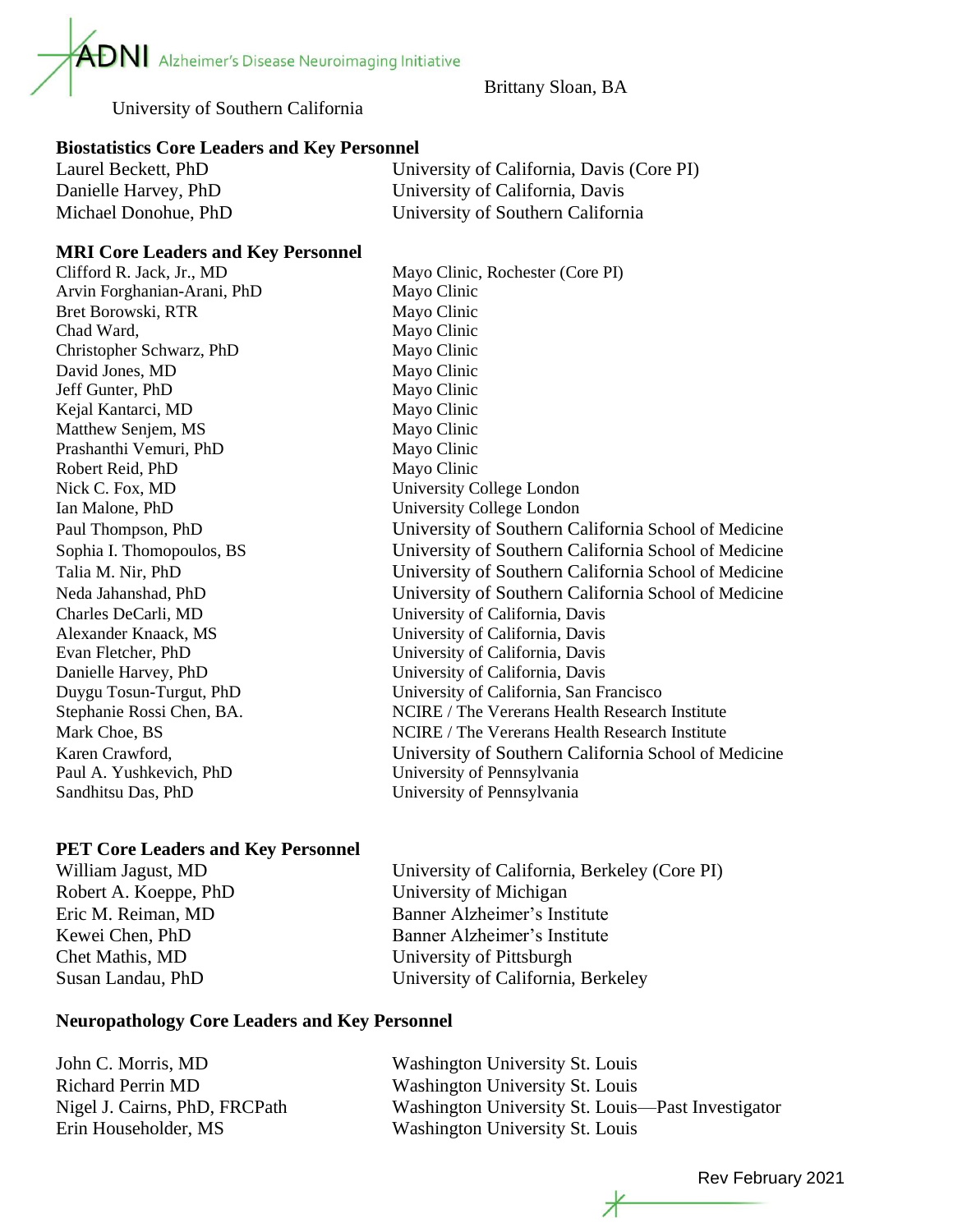

Erin Franklin, MS

Washington University St. Louis Haley Bernhardt, BA, R. EEG T Washington University St. Louis Lisa Taylor-Reinwald, BA, HTL Washington University St. Louis (ASCP) – Past Investigator

#### **Biomarkers Core Leaders and Key Personnel**

| Leslie M. Shaw, PhD         | Perelman School of Medicine, University of Pennsylvania (co-PI) |
|-----------------------------|-----------------------------------------------------------------|
| John Q. Trojanowki, MD, PhD | Perelman School of Medicine, University of Pennsylvania (co-PI) |
| Magdalena Korecka, PhD      | Perelman School of Medicine, University of Pennsylvania         |
| Michal Figurski, PhD        | Perelman School of Medicine, University of Pennsylvania         |

#### **Informatics Core Leaders and Key Personnel**

| Arthur W. Toga, PhD | University of Southern California (Core PI) |
|---------------------|---------------------------------------------|
| Karen Crawford      | University of Southern California           |
| Scott Neu, PhD      | University of Southern California           |

#### **Genetics Core Leaders and Key Personnel**

| Andrew J. Saykin, PsyD   | Indiana University School of Medicine (Core PI) |
|--------------------------|-------------------------------------------------|
| Kwangsik Nho, PhD        | Indiana University School of Medicine           |
| Shannon L. Risacher, PhD | Indiana University School of Medicine           |
| Liana G. Apostolova, MD  | Indiana University School of Medicine           |
| Li Shen, PhD             | <b>UPenn School of Medicine</b>                 |
| Tatiana M. Foroud, PhD   | NCRAD/Indiana University School of Medicine     |
| Kelly Nudelman, PhD      | NCRAD/Indiana University School of Medicine     |
| Kelley Faber, MS, CCRC   | NCRAD/Indiana University School of Medicine     |
| Kristi Wilmes, MS, CCRP  | NCRAD/Indiana University School of Medicine     |
|                          |                                                 |

# **Initial Concept Planning & Development**

| Michael W. Weiner, MD             | University of California, San Francisco |
|-----------------------------------|-----------------------------------------|
| Leon Thal, MD – Past Investigator | University of California, San Diego     |
| Zaven Khachaturian, PhD           | Prevent Alzheimer's Disease 2020        |

# **NIA**

John K. Hsiao, MD National Institute on Aging

# **Part B: Investigators By Site**

#### **Oregon Health & Science University:**

Lisa C. Silbert, MD Betty Lind, BS Rachel Crissey Jeffrey A. Kaye, MD, A – Past Investigator Raina Carter, BA – Past Investigator Sara Dolen, BS – Past Investigator Joseph Quinn, MD – Past Investigator

# **University of Southern California:**

Lon S. Schneider, MD Sonia Pawluczyk, MD Mauricio Becerra, MD Liberty Teodoro, RN Karen Dagerman, MS Bryan M. Spann, DO, PhD – Past Investigator

**University of California – San Diego:** James Brewer, MD, PhD Helen Vanderswag, RN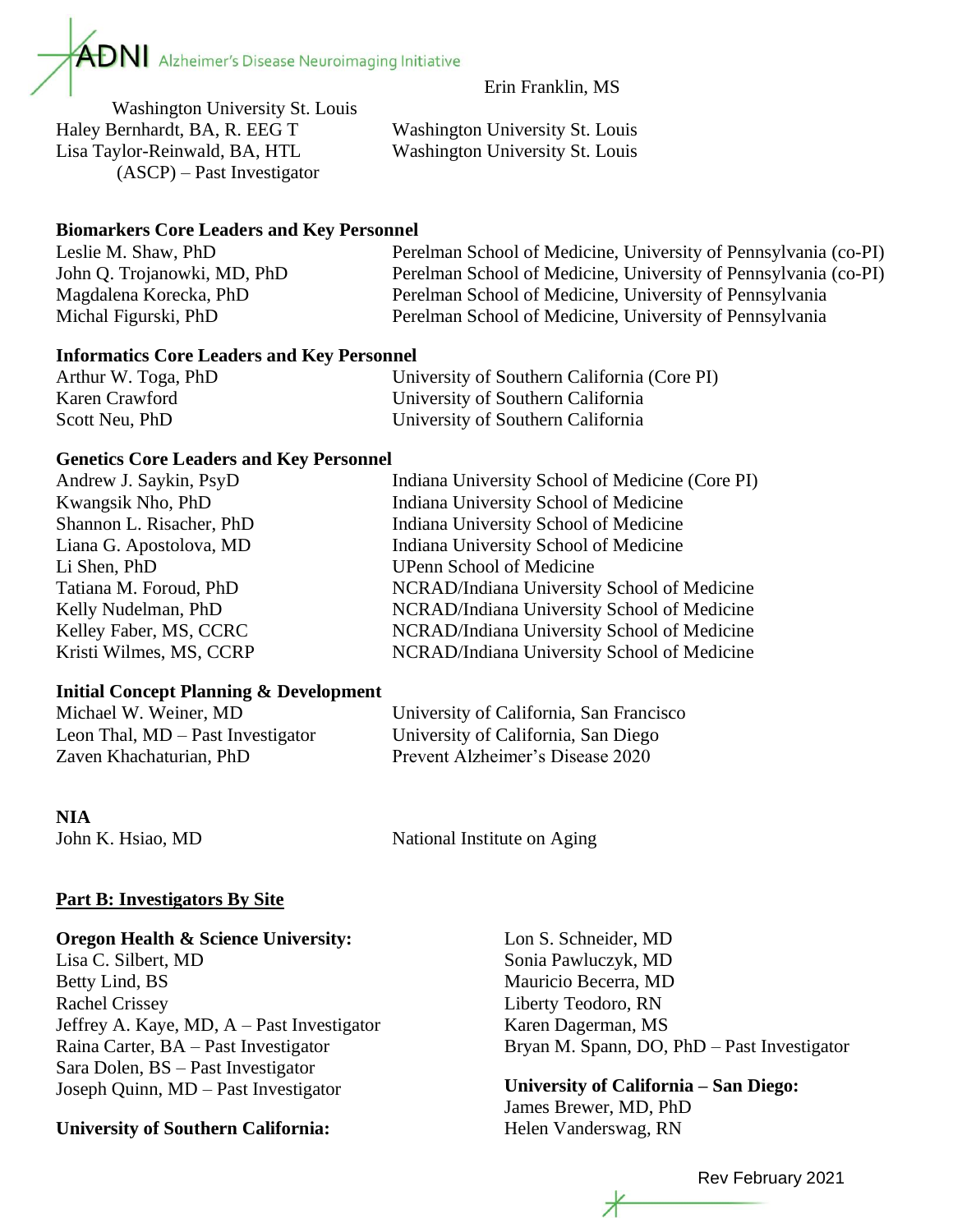Adam Fleisher, MD – Past Investigator

# **University of Michigan:**

Jaimie Ziolkowski, MA, BS, TLLP Judith L. Heidebrink, MD, MS Lisa Zbizek-Nulph, MS Joanne L. Lord, LPN, BA, CCRC – Past Investigator Lisa Zbizek-Nulph, MS, CCRP

# **Mayo Clinic, Rochester:**

Ronald Petersen, MD, PhD Sara S. Mason, RN Colleen S. Albers, RN David Knopman, MD Kris Johnson, RN

# **Baylor College of Medicine:**

Javier Villanueva-Meyer, MD Valory Pavlik, PhD Nathaniel Pacini, MA Ashley Lamb, MA Joseph S. Kass, MD, LD, FAAN Rachelle S. Doody, MD, PhD – Past Investigator Victoria Shibley, MS – Past Investigator Munir Chowdhury, MBBS, MS – Past Investigator Susan Rountree, MD – Past Investigator Mimi Dang, MD – Past Investigator

# **Columbia University Medical Center:**

Yaakov Stern, PhD Lawrence S. Honig, MD, PhD Akiva Mintz, MD, PhD

# **Washington University, St. Louis:**

Beau Ances, MD, PhD, MSc John C. Morris, MD David Winkfield, BS Maria Carroll, RN, MSN, GCNS-BC Georgia Stobbs-Cucchi, RN, CCRP—Past Investigator Angela Oliver, RN, BSN, MSG – Past Investigator Mary L. Creech, RN, MSW – Past Investigator Mark A. Mintun, MD – Past Investigator Stacy Schneider, APRN, BC, GNP – Past Investigator

**University of Alabama - Birmingham:**  David Geldmacher, MD Marissa Natelson Love, MD

Randall Griffith, PhD, ABPP – Past Investigator David Clark, MD – Past Investigator John Brockington, MD – Past Investigator Daniel Marson, JD, PhD – Past Investigator

# **Mount Sinai School of Medicine:**

Hillel Grossman, MD Martin A. Goldstein, MD Jonathan Greenberg, BA Effie Mitsis, PhD – Past Investigator

#### **Rush University Medical Center:**

Raj C. Shah, MD Melissa Lamar, PhD Patricia Samuels

# **Wien Center:**

Ranjan Duara, MD Maria T. Greig-Custo, MD Rosemarie Rodriguez, PhD

# **Johns Hopkins University:**

Marilyn Albert, PhD Chiadi Onyike, MD Leonie Farrington, RN Scott Rudow, BS Rottislav Brichko, BS Stephanie Kielb, BS – Past Investigator

# **University of South Florida: USF Health Byrd Alzheimer's Institute:**

Amanda Smith, MD Balebail Ashok Raj, MD – Past Investigator Kristin Fargher, MD – Past Investigator

# **New York University:**

Martin Sadowski, MD, PhD Thomas Wisniewski, MD Melanie Shulman, MD Arline Faustin, MD Julia Rao, PhD Karen M. Castro, BA Anaztasia Ulysse, BA Shannon Chen, BA Mohammed O. Sheikh, MD – Past Investigator Jamika Singleton-Garvin, CCRP – Past Investigator

# **Duke University Medical Center:**

P. Murali Doraiswamy, MBBS, FRCP Jeffrey R. Petrella, MD Olga James, MD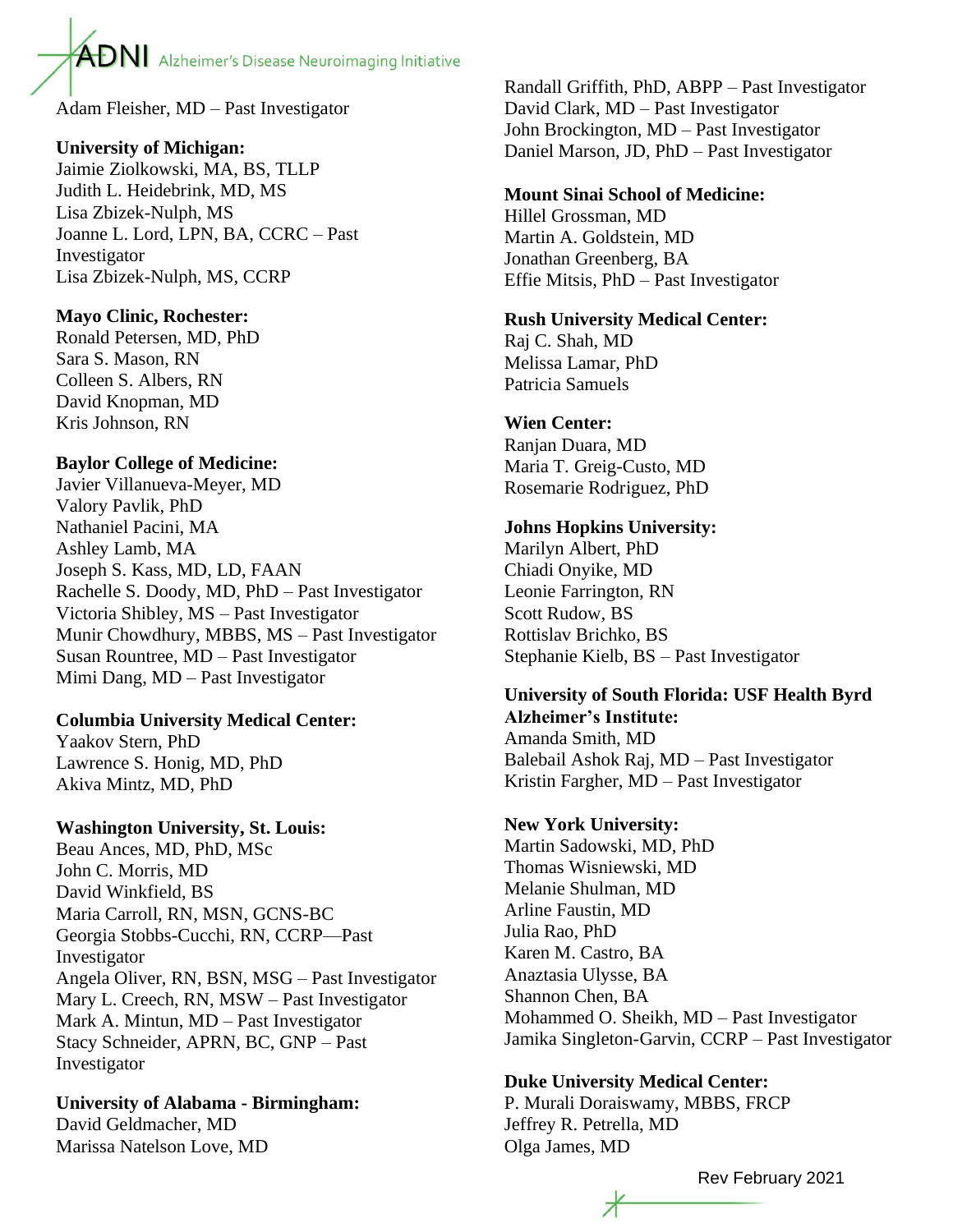Terence Z. Wong, MD Salvador Borges-Neto, MD – Past Investigator

# **University of Pennsylvania:**

Jason H. Karlawish, MD David A. Wolk, MD Sanjeev Vaishnavi, MD Christopher M. Clark, MD – Past Investigator Steven E. Arnold, MD – Past Investigator

# **University of Kentucky:**

Charles D. Smith, MD

Gregory A. Jicha, MD, PhD Riham El Khouli, MD Flavius D. Raslau, MD

# **University of Pittsburgh:**

Oscar L. Lopez, MD MaryAnn Oakley, MA Donna M. Simpson, CRNP, MPH

# **University of Rochester Medical Center:**

Anton P. Porsteinsson, MD Kim Martin, RN Nancy Kowalski, MS, RNC Melanie Keltz, RN Bonnie S. Goldstein, MS, NP – Past Investigator Kelly M. Makino, BS – Past Investigator M. Saleem Ismail, MD – Past Investigator Connie Brand, RN – Past Investigator

# **University of California Irvine IMIND:**

Gaby Thai, MD Aimee Pierce, MD Beatriz Yanez, RN Elizabeth Sosa, PhD Megan Witbracht, PhD

# **University of Texas Southwestern Medical School:**

Brendan Kelley, MD Trung Nguyen, MD Kyle Womack, MD Dana Mathews, MD, PhD– Past Investigator Mary Quiceno, MD– Past Investigator

# **Emory University:**

Allan I. Levey, MD, PhD James J. Lah, MD, PhD

Ihab Hajjar, MD Janet S. Cellar, DNP, PMHCNS-BC – Past Investigator

# **University of Kansas, Medical Center:**

Jeffrey M. Burns, MD Russell H. Swerdlow, MD William M. Brooks, PhD

# **University of California, Los Angeles:**

Daniel H.S. Silverman, MD, PhD Sarah Kremen, MD Liana Apostolova, MD – Past Investigator Kathleen Tingus, PhD – Past Investigator Po H. Lu, PsyD – Past Investigator George Bartzokis, MD – Past Investigator Ellen Woo, PhD – Past Investigator Edmond Teng, MD, PhD – Past Investigator

# **Mayo Clinic, Jacksonville:**

Neill R Graff-Radford, MBBCH, FRCP (London) Francine Parfitt, MSH, CCRC Kim Poki-Walker, BA

# **Indiana University:**

Martin R. Farlow, MD Ann Marie Hake, MD – Past Investigator Brandy R. Matthews, MD – Past Investigator Jared R. Brosch, MD Scott Herring, RN, CCRC

# **Yale University School of Medicine:**

Christopher H. van Dyck, MD Adam P. Mecca, MD, PhD Adam P. Mecca, MD, PhD Susan P. Good, APRN Martha G. MacAvoy, PhD Richard E. Carson, PhD Pradeep Varma, MD

# **McGill Univ., Montreal-Jewish General Hospital:**  Howard Chertkow, MD Susan Vaitekunis, MD

Chris Hosein, MEd

# **Sunnybrook Health Sciences, Ontario:**

Sandra Black, MD, FRCPC Bojana Stefanovic, PhD Chris (Chinthaka) Heyn, BSC, PhD, MD, FRCPC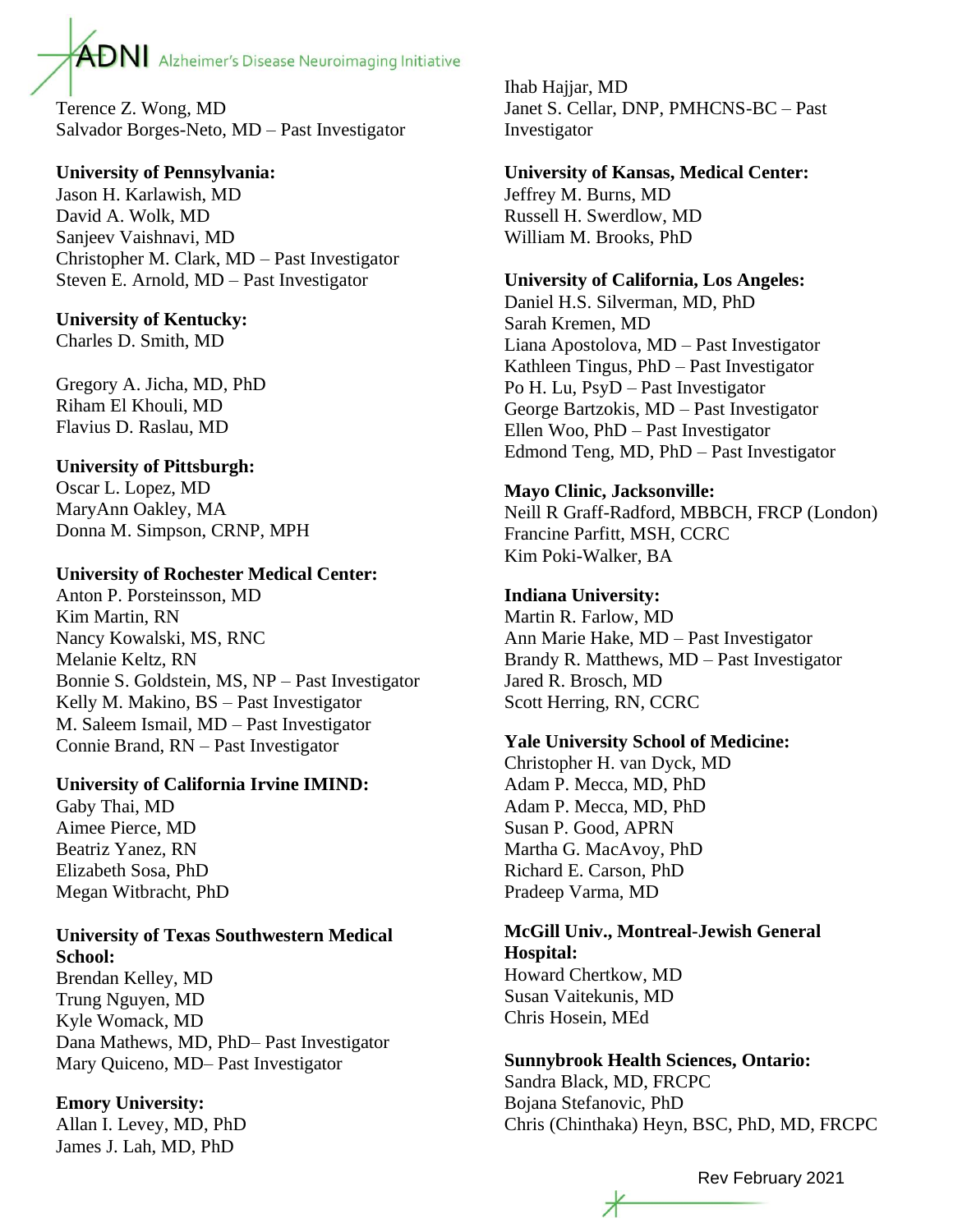# **U.B.C. Clinic for AD & Related Disorders:**

Ging-Yuek Robin Hsiung, MD, MHSc, FRCPC Ellen Kim, BA Benita Mudge, BS Vesna Sossi, PhD Howard Feldman, MD, FRCPC – Past Investigator Michele Assaly, MA – Past Investigator

# **St. Joseph's Health Care:**

Elizabeth Finger, MD Stephen Pasternak, MD Irina Rachinsky, MD Andrew Kertesz, MD – Past Investigator Dick Drost, MD – Past Investigator John Rogers, MD – Past Investigator

# **Northwestern University:**

Ian Grant, MD Brittanie Muse, MSPH Emily Rogalski, PhD Jordan Robson M.-Marsel Mesulam, MD – Past Investigator Diana Kerwin, MD – Past Investigator Chuang-Kuo Wu, MD, PhD – Past Investigator Nancy Johnson, PhD – Past Investigator Kristine Lipowski, MA– Past Investigator Sandra Weintraub, PhD – Past Investigator Borna Bonakdarpour, MD– Past Investigator

# **Nathan Kline Institute:**

Nunzio Pomara, MD Raymundo Hernando, MD Antero Sarrael, MD

# **University of California, San Francisco:**

Howard J. Rosen, MD Bruce L. Miller, MD David Perry, MD

# **Georgetown University Medical Center:**

Raymond Scott Turner, MD, PhD Kathleen Johnson, NP Brigid Reynolds, NP Kelly MCCann, BA Jessica Poe, BS

# **Brigham and Women's Hospital:**

Reisa A. Sperling, MD Keith A. Johnson, MD

Gad A. Marshall, MD

# **Stanford University:**

Jerome Yesavage, MD Joy L. Taylor, PhD Steven Chao, MD, PhD Jaila Coleman, BA Jessica D. White, BA – Past Investigator Barton Lane, MD – Past Investigator Allyson Rosen, PhD – Past Investigator Jared Tinklenberg, MD – Past Investigator

# **Banner Sun Health Research Institute:**

Christine M. Belden, PsyD Alireza Atri, MD, PhD Bryan M. Spann, DO, PhD Kelly A. Clark Edward Zamrini, MD – Past Investigator Marwan Sabbagh, MD – Past Investigator

# **Boston University:**

Ronald Killiany, PhD Robert Stern, PhD Jesse Mez, MD, MS Neil Kowall, MD – Past Investigator Andrew E. Budson, MD – Past Investigator

# **Howard University:**

Thomas O. Obisesan, MD, MPH Oyonumo E. Ntekim, MD, PhD Saba Wolday, MSc Javed I. Khan, MD Evaristus Nwulia, MD Sheeba Nadarajah, PhD

# **Case Western Reserve University:**

Alan Lerner, MD Paula Ogrocki, PhD Curtis Tatsuoka, PhD Parianne Fatica, BA, CCRC

# **University of California, Davis – Sacramento:**

Evan Fletcher, PhD Pauline Maillard, PhD John Olichney, MD Charles DeCarli, MD Owen Carmichael, PhD – Past Investigator

# **Dent Neurologic Institute:**

Vernice Bates, MD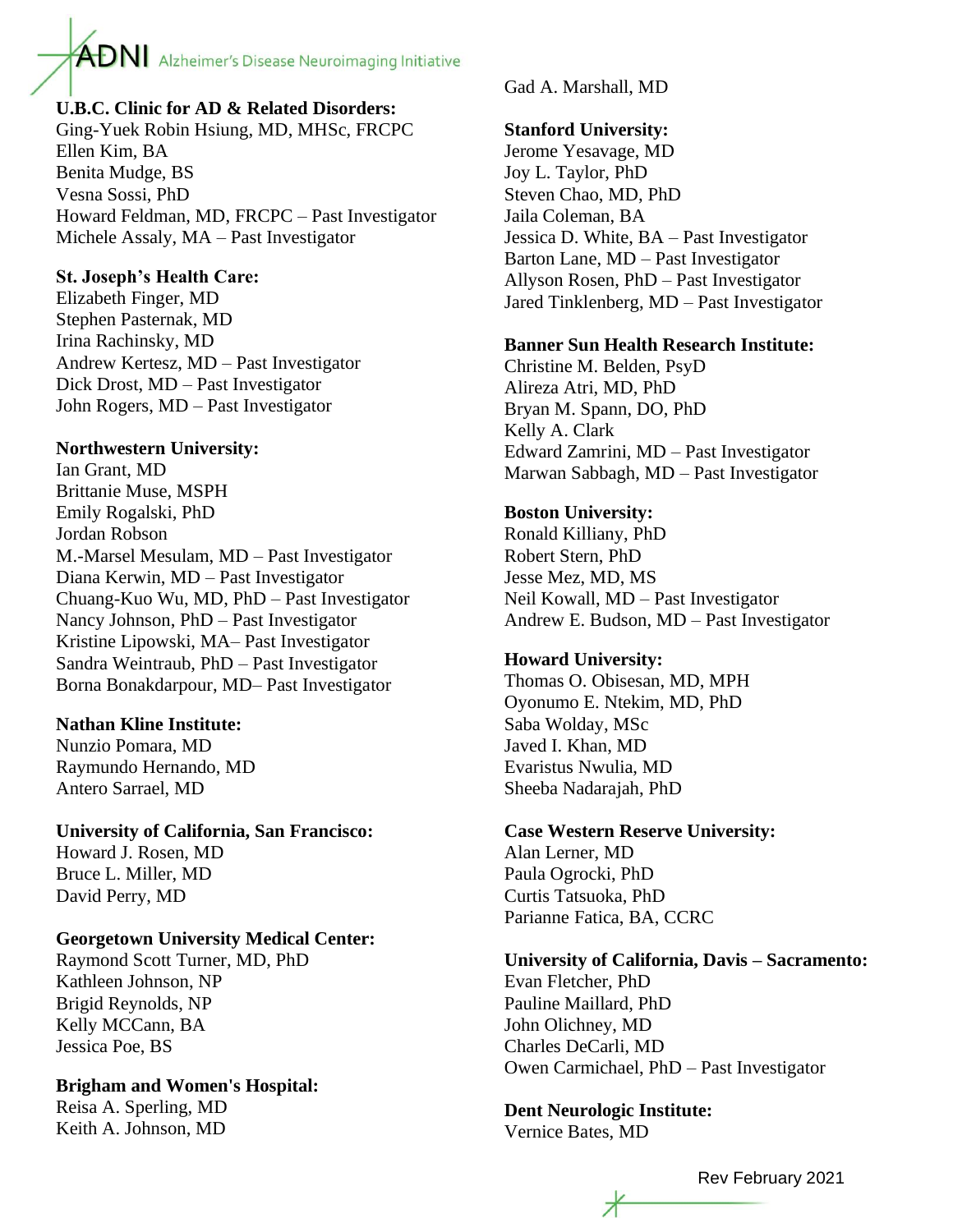Horacio Capote, MD Michelle Rainka, PharmD, CCRP

**Parkwood Institute:** Michael Borrie, MB ChB T-Y Lee, PhD Dr Rob Bartha, PhD

**University of Wisconsin:** Sterling Johnson, PhD Sanjay Asthana, MD Cynthia M. Carlsson, MD, MS

**Banner Alzheimer's Institute:** Allison Perrin, PhD Anna Burke, PhD – Past Investigator

#### **Ohio State University:**

Douglas W. Scharre, MD Maria Kataki, MD, PhD Rawan Tarawneh, MD Brendan Kelley, MD – Past Investigator

**Albany Medical College:** David Hart, MD Earl A. Zimmerman, MD Dzintra Celmins, MD

#### **University of Iowa College of Medicine**

Delwyn D. Miller, PharmD, MD Laura L. Boles Ponto, PhD Karen Ekstam Smith, RN Hristina Koleva, MD Hyungsub Shim, MD Ki Won Nam, MD – Past Investigator Susan K. Schultz, MD – Past Investigator

# **Wake Forest University Health Sciences:**

Jeff D. Williamson, MD, MHS Suzanne Craft, PhD Jo Cleveland, MD Mia Yang, MD– Past Investigator Kaycee M. Sink, MD, MAS – Past Investigator

#### **Rhode Island Hospital:**

Brian R. Ott, MD Jonathan Drake, MD Geoffrey Tremont, PhD Lori A. Daiello, Pharm.D, ScM Jonathan D. Drake, MD

# **Cleveland Clinic Lou Ruvo Center for Brain Health:**

Marwan Sabbagh, MD Aaron Ritter, MD Charles Bernick, MD, MPH – Past Investigator Donna Munic, PhD – Past Investigator Akiva Mintz, MD, PhD – Past Investigator

#### **Roper St. Francis Healthcare:**

Abigail O'Connelll, MS, APRN, FNP-C Jacobo Mintzer, MD, MBA Arthur Wiliams, BS

**Houston Methodist Neurological Institute:**  Joseph Masdeu, PhD

**Barrow Neurological Institute:** Jiong Shi, MD, PhD Angelica Garcia, BS Marwan Sabbagh – Past Investigator

**Vanderbilt University Medical Center:** Paul Newhouse, PhD

**Long Beach VA Neuropsychiatric Research Program:** Steven Potkin, PhD

**Butler Hospital Memory and Aging Program:** Stephen Salloway, MD, MS Paul Malloy, PhD Stephen Correia, PhD

**Neurological Care of CNY:** Smita Kittur, MD – Past Investigator

**Hartford Hospital, Olin Neuropsychiatry Research Center:** Godfrey D. Pearlson, MD – Past Investigator Karen Blank, MD – Past Investigator Karen Anderson, RN – Past Investigator

#### **Dartmouth-Hitchcock Medical Center:**

Laura A. Flashman, PhD – Past Investigator Marc Seltzer, MD – Past Investigator Mary L. Hynes, RN, MPH – Past Investigator Robert B. Santulli, MD – Past Investigator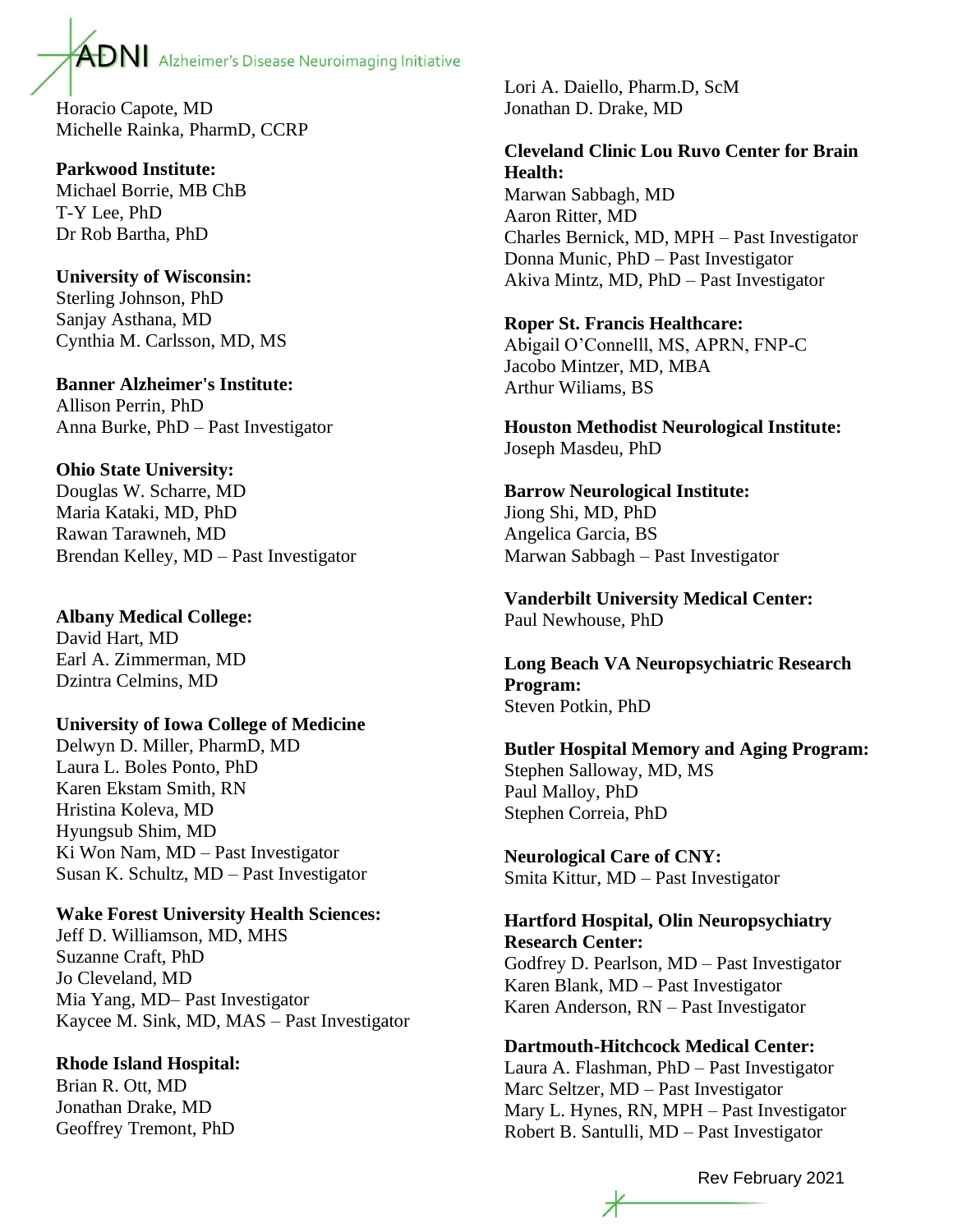

Michael Lin, MD – Past Investigator Lisa Ravdin, PhD – Past Investigator

**Cornell University** Norman Relkin, MD, PhD – Past Investigator Gloria Chiang, MD – Past Investigator Athena Lee, PhD

Rev February 2021

z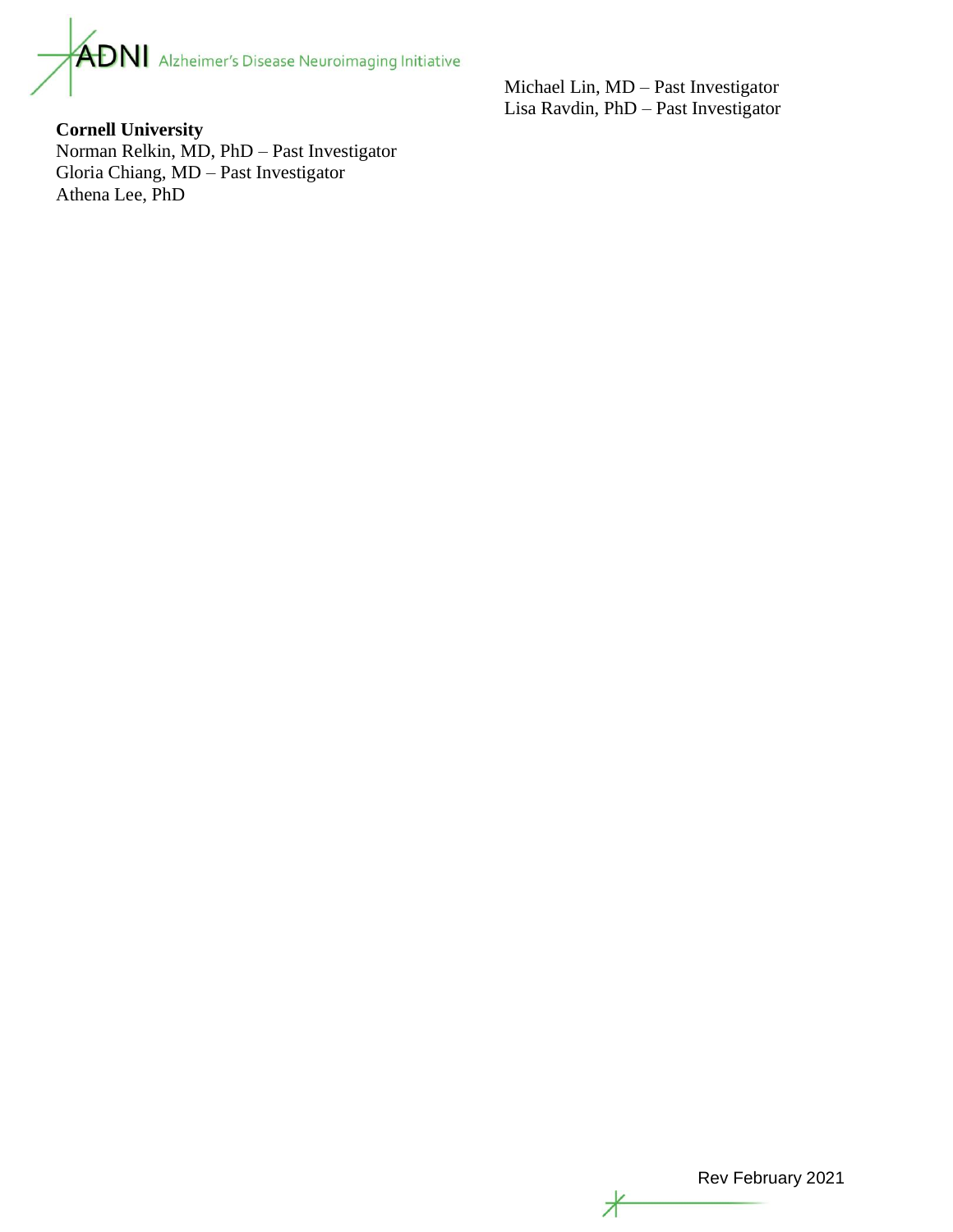$\mathbf{ADN}$  Alzheimer's Disease Neuroimaging Initiative

# **II. DOD ADNI**

#### **Part A: Leadership and Infrastructure**

# **Principal Investigator**

| Michael W. Weiner, MD | University of California, San Francisco |
|-----------------------|-----------------------------------------|
|-----------------------|-----------------------------------------|

# **ATRI PI and Director of Coordinating Center Clinical Core**

Paul Aisen, MD University of Southern California Co Director Clinical Core Ron Petersen Mayo Clinic

Harvard Medical School

# **Executive Committee**

Michael W. Weiner, MD University of California, San Francisco Paul Aisen, MD University of Southern California Ronald Petersen, MD, PhD Mayo Clinic, Rochester Robert C. Green, MD, MPH Brigham and Women's Hospital/

Danielle Harvey, PhD University of California, Davis Clifford R. Jack, Jr., MD Mayo Clinic, Rochester William Jagust, MD University of California, Berkeley John C. Morris, MD Washington University St. Louis Andrew J. Saykin, PsyD Indiana University Leslie M. Shaw, PhD Perelman School of Medicine, University of Pennsylvania Arthur W. Toga, PhD University of Southern California John Q. Trojanowki, MD, PhD Perelman School of Medicine, University of Pennsylvania

# **Psychological Evaluation/PTSD Core**

Thomas Neylan, MD University of California, San Francisco

# **Traumatic Brain Injury/TBI Core**

# **Data and Publication Committee (DPC)**

Robert C. Green, MD, MPH BWH/HMS (Chair)

# **Resource Allocation Review Committee**

Jordan Grafman, PhD Rehabilitation Institute of Chicago, Feinberg School of Medicine, Northwestern University

Tom Montine, MD, PhD University of Washington (Chair)

# **Clinical Core Leaders and Key Personnel**

| Michael W. Weiner MD     |
|--------------------------|
| Ronald Petersen, MD, PhD |
| Paul Aisen, MD           |
| Gustavo Jimenez, MBS     |
| Michael Donohue, PhD     |
| Devon Gessert, BS        |
| Jennifer Salazar, MBS    |
| Caileigh Zimmerman, MS   |
| Sarah Walter, MSc        |
| Olusegun Adegoke, MSc    |
| Payam Mahboubi, MPH      |

Core PI Mayo Clinic, Rochester (Core PI) University of Southern California (Core PI) University of Southern California University of Southern California University of Southern California University of Southern California University of Southern California University of Southern California University of Southern California University of Southern California

Rev February 2021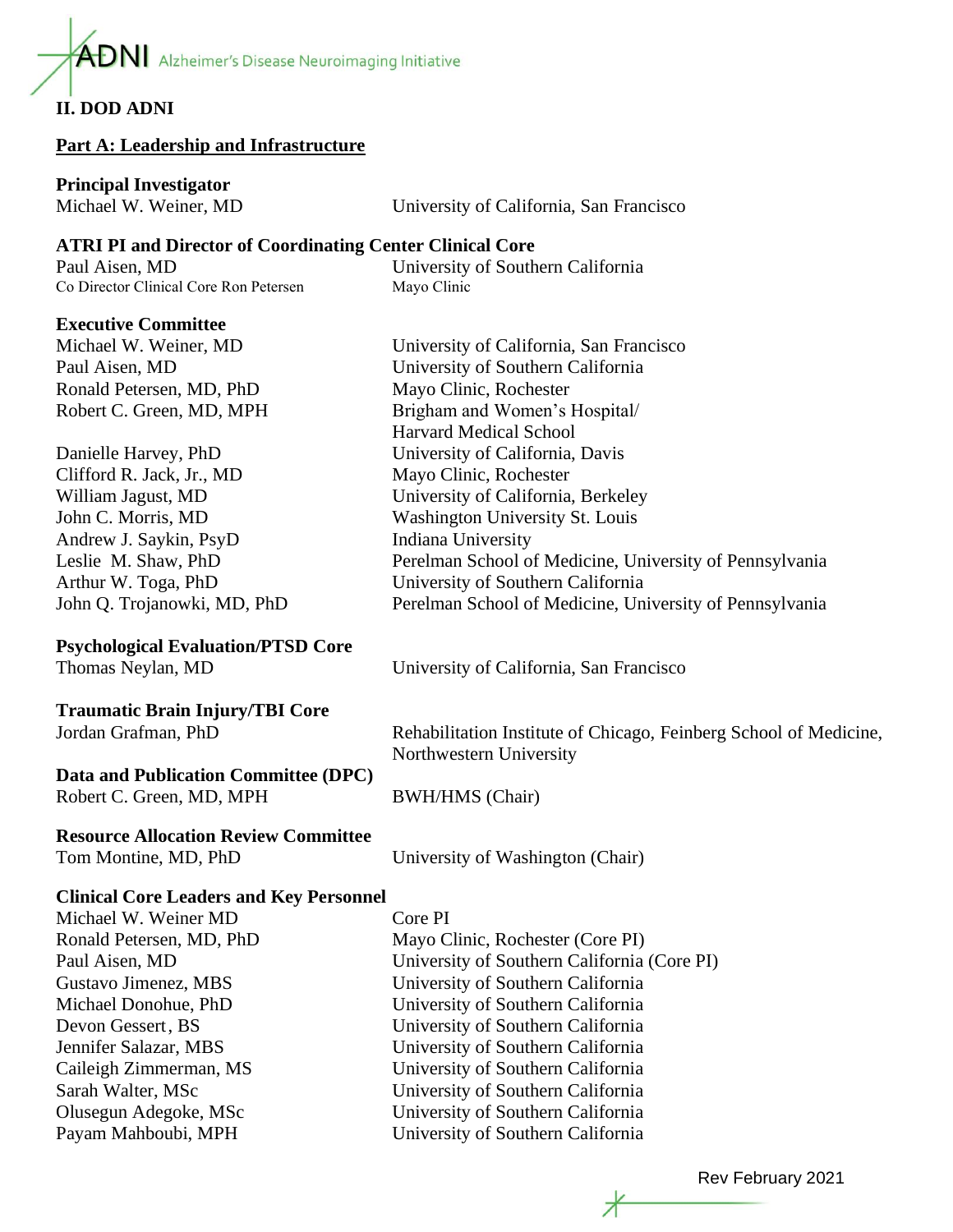

Lindsey Hergesheimer, BS

University of Southern California Sarah Danowski, MA University of Southern California Godfrey Coker, MBA, MPH University of Southern California Taylor Clanton, MPH University of Southern California Jeremy Pizzola, BA University of Southern California Elizabeth Shaffer, BS University of Southern California

Catherine Nguyen-Barrera, MS University of Southern California

# **San Francisco Veterans Affairs Medical Center**

Thomas Neylan, MD University of California, San Francisco Jacqueline Hayes University of California, San Francisco Shannon Finley University of California, San Francisco

#### **Biostatistics Core Leaders and Key Personnel**

| Danielle Harvey, PhD | University of California, Davis (Core PI) |
|----------------------|-------------------------------------------|
| Michael Donohue, PhD | University of California, San Diego       |

# **MRI Core Leaders and Key Personnel**

| Clifford R. Jack, Jr., MD | Mayo Clinic, Rochester (Core PI)               |
|---------------------------|------------------------------------------------|
| Matthew Bernstein, PhD    | Mayo Clinic, Rochester                         |
| Bret Borowski, RT         | Mayo Clinic                                    |
| Jeff Gunter, PhD          | Mayo Clinic                                    |
| Matt Senjem, MS           | Mayo Clinic                                    |
| Kejal Kantarci            | Mayo Clinic                                    |
| Chad Ward                 | Mayo Clinic                                    |
| Duygu Tosun-Turgut, PhD   | University of California, San Francisco        |
| Stephanie Rossi Chen, BA  | NCIRE / The Vererans Health Research Institute |
|                           |                                                |

# **PET Core Leaders and Key Personnel**

Susan Landau, PhD University of California, Berkeley Core PI

Robert A. Koeppe, PhD University of Michigan Norm Foster, MD University of Utah Eric M. Reiman, MD Banner Alzheimer's Institute Kewei Chen, PhD Banner Alzheimer's Institute

# **Neuropathology Core Leaders**

John C. Morris, MD<br>
Richard I. Perrin MD. PhD Washington University St. Louis<br>
Washington University St. Louis Richard J. Perrin, MD, PhD

| RICHAIU J. PUIIII, MD, FIID | Washington University St. Louis |
|-----------------------------|---------------------------------|
| Erin Franklin, MS           | Washington University St. Louis |
|                             |                                 |

# **Biomarkers Core Leaders and Key Personnel**

Leslie M. Shaw, PhD Perelman School of Medicine, University of Pennsylvania John Q. Trojanowki, MD, PhD Perelman School of Medicine, University of Pennsylvania Magdalena Korecka, PhD Perelman School of Medicine, University of Pennsylvania Michal Figurski, PhD Perelman School of Medicine, University of Pennsylvania

# **Informatics Core Leaders and Key Personnel**

Arthur W. Toga, PhD University of Southern California (Core PI) Karen Crawford University of Southern California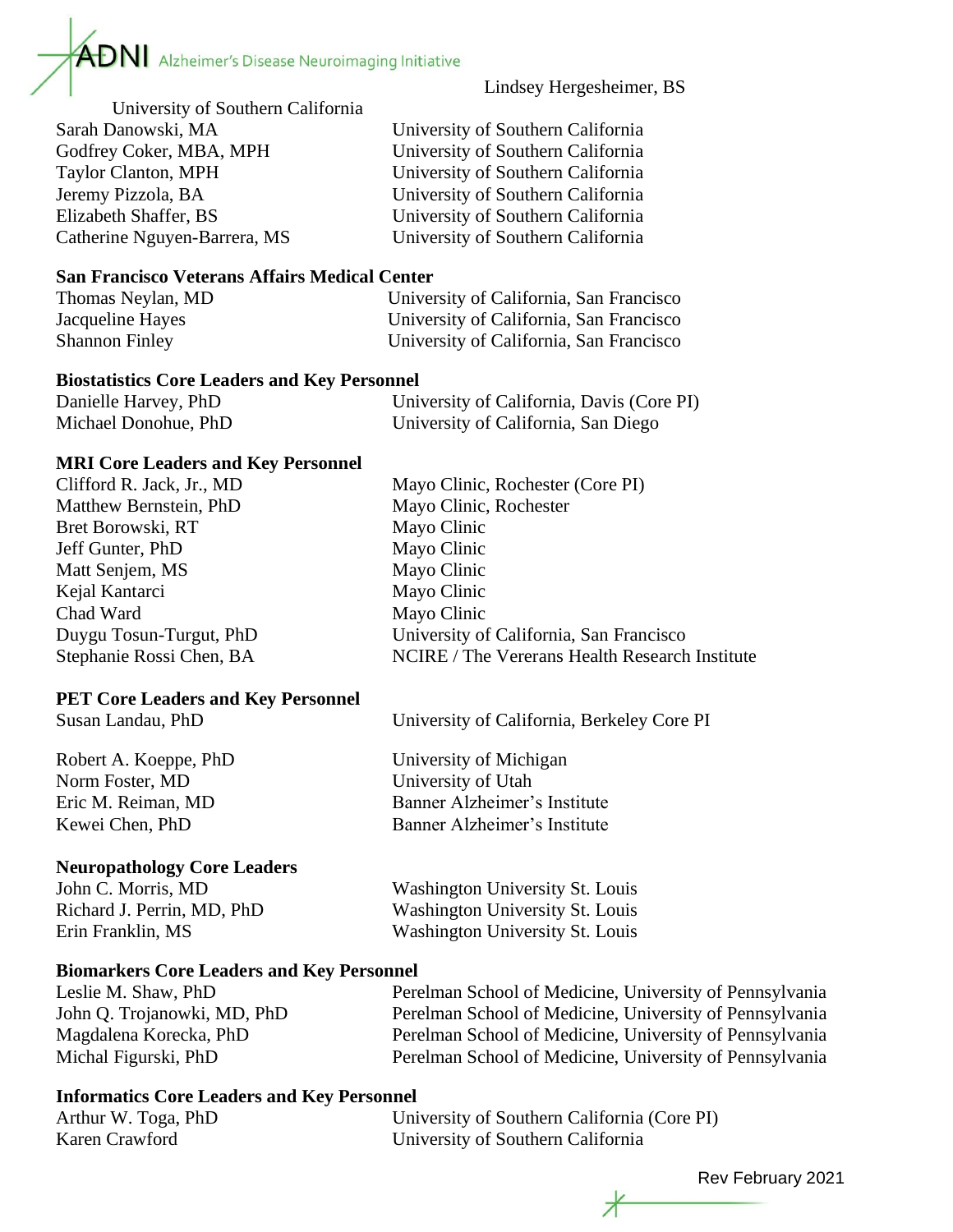Scott Neu, PhD University of

Southern California

# **Genetics Core Leaders and Key Personnel**

 $\overline{ADN}$  Alzheimer's Disease Neuroimaging Initiative

Andrew J. Saykin, PsyD University Tatiana M. Foroud, PhD Indiana University Steven Potkin, MD UC VC UC Irvine Li Shen, PhD Indiana University

Kelley Faber, MS, CCRC Indiana University Sungeun Kim, PhD Indiana University Kwangsik Nho, PhD Indiana University Kristi Wilmes, MS, CCRP NCRAD

# **Part B: Investigators By Site**

#### **University of Southern California:**

Lon S. Schneider, MD Sonia Pawluczyk, MD Mauricio Becerra, MD Liberty Teodoro, RN Karen Dagerman, MS Bryan M. Spann, DO, PhD – Past Investigator

# **University of California, San Diego:**

James Brewer, MD, PhD Helen Vanderswag, RN Adam Fleisher, MD – Past Investigator

# **Columbia University Medical Center:**

Yaakov Stern, PhD Lawrence S. Honig, MD, PhD Akiva Mintz, MD, PhD

# **Rush University Medical Center:**

Raj C. Shah, MD Ajay Sood, MD, PhD Kimberly S. Blanchard, DNP, APRN, NP-C Debra Fleischman, PhD – Past Investigator Konstantinos Arfanakis, PhD – Past Investigator

#### **Wien Center:**

Dr. Ranjan Duara MD PI Dr. Daniel Varon MD Co-PI Maria T Greig HP Coordinator

# **Duke University Medical Center:**

P. Murali Doraiswamy, MBBS, FRCP Jeffrey R. Petrella, MD Olga James, MD– Past Investigator Salvador Borges-Neto, MD

Terence Z. Wong, MD

**University of Rochester Medical Center:** Anton P. Porsteinsson, MD Bonnie Goldstein, MS, NP Kimberly S. Martin, RN

#### **University of California, Irvine:**

Gaby Thai, MD Aimee Pierce, MD Christopher Reist, MD Beatriz Yanez, RN Elizabeth Sosa, PhD Megan Witbracht, PhD

#### **Premiere Research Inst (Palm Beach Neurology):** Carl Sadowsky, MD

Walter Martinez, MD Teresa Villena, MD

**University of California, San Francisco:** Howard Rosen, MD David Perry

# **Georgetown University Medical Center:**

Raymond Scott Turner, MD, PhD Kathleen Johnson, NP Brigid Reynolds, NP Kelly MCCann, BA Jessica Poe, BS

**Brigham and Women's Hospital:**  Reisa A. Sperling, MD Keith A. Johnson, MD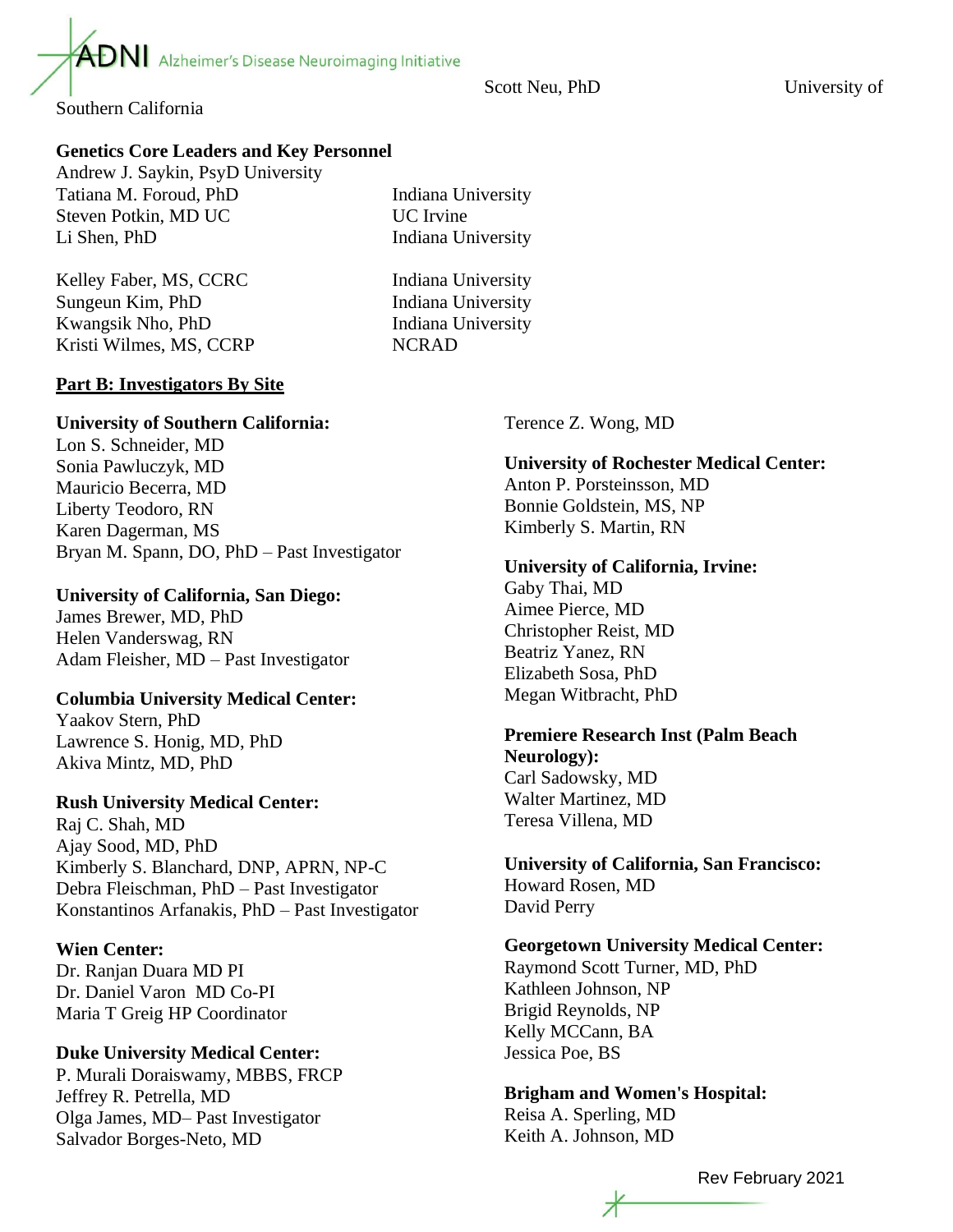

Gad Marshall, MD

# **Banner Sun Health Research Institute:**

Christine M. Belden, PsyD Alireza Atri, MD, PhD Bryan M. Spann, DO, PhD Kelly A. Clark Edward Zamrini, MD – Past Investigator Marwan Sabbagh, MD – Past Investigator

# **Howard University:**

Thomas O. Obisesan, MD, MPH Oyonumo E. Ntekim, MD, PhD Saba Wolday, MSc Evaristus Nwulia, MD Sheeba Nadarajah, PhD, RN

# **University of Wisconsin:**

Sterling Johnson, PhD Sanjay Asthana, MD Cynthia M. Carlsson, MD, MS

# **University of Washington:**

Elaine R. Peskind, MD Eric C. Petrie, MD, MS Gail Li, MD, PhD

# **Stanford University:**

Jerome Yesavage, MD Joy L. Taylor, PhD Steven Chao, MD, PhD Jaila Coleman, BA Jessica D. White, BA – Past Investigator Barton Lane, MD – Past Investigator Allyson Rosen, PhD – Past Investigator Jared Tinklenberg, MD – Past Investigator

# **Cornell University:**

Michael Lin, PhD Gloria Chiang, MD Lisa Ravdin, PhD Norman Relkin, MD, PhD – Past Investigator

# **Roper St. Francis Healthcare:**

Abigail O'Connelll, MS, APRN, FNP-C Jacobo Mintzer, MD, MBA Arthur Wiliams, BS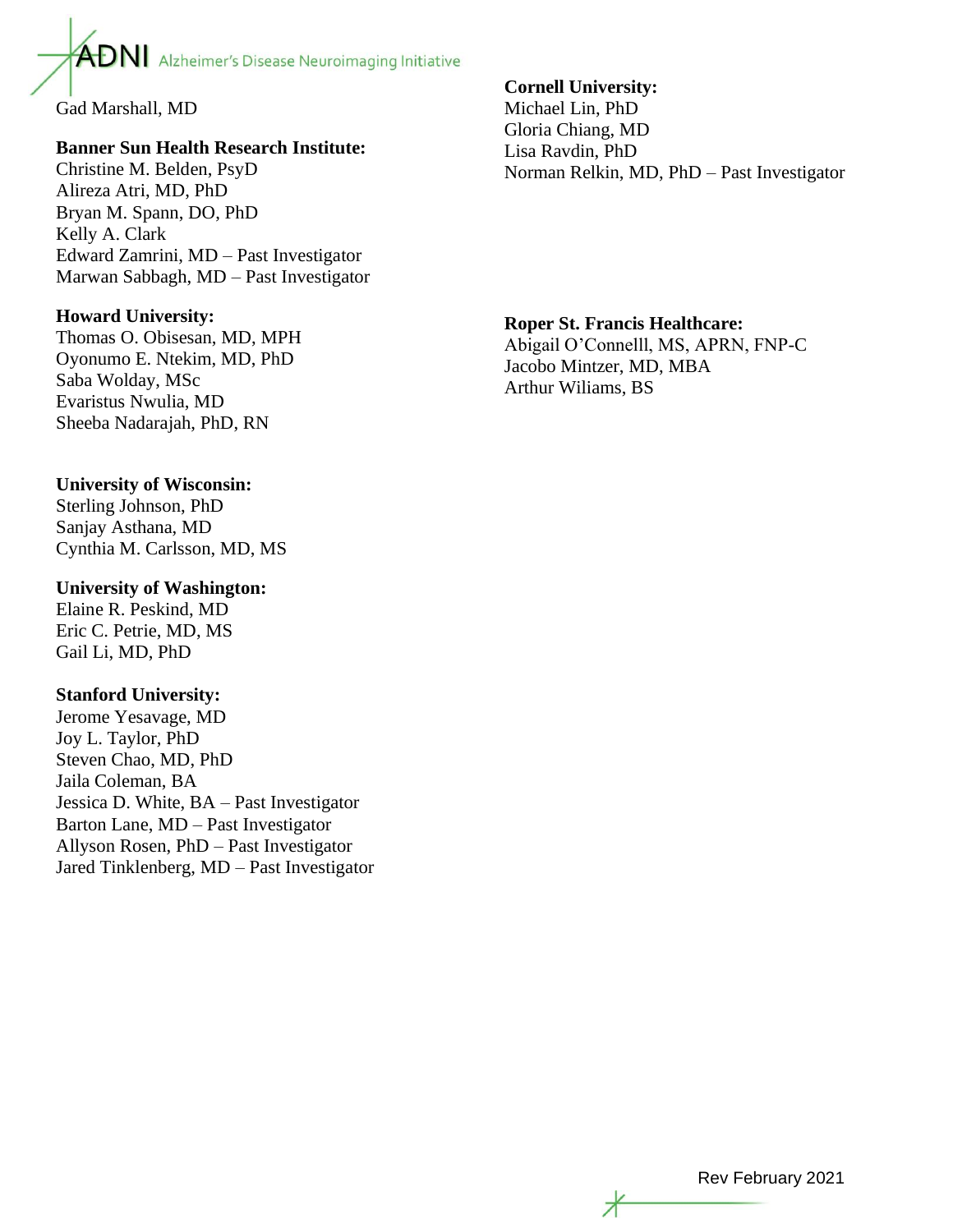$\mathbf{A}$ DNI Alzheimer's Disease Neuroimaging Initiative

# **III. ADNI Depression**

#### **Part A: Leadership and Infrastructure**

# **Principal Investigator**

Scott Mackin, PhD University of California, San Francisco

# **ATRI Coordinating Center Clinical Core**

# **Executive Committee**

Clifford R. Jack, Jr., MD Mayo Clinic, Rochester Andrew J. Saykin, PsyD Indiana University

# **Data and Publication Committee (DPC)**

Robert C. Green, MD, MPH BWH/HMS (Chair) Erin Drake, MA BWM/HMS (Director)

# **Clinical Core Leaders**

Michael W. Weiner MD Core PI

Paul Aisen, MD University of Southern California Rema Raman, PhD University of Southern California Mike Donohue, PhD University of Southern California

# **Psychiatry Site Leaders and Key Personnel**

Scott Mackin, PhD University of California, San Francisco

Craig Nelson, MD University of California, San Francisco David Bickford, BA University of California, San Francisco

Meryl Butters, PhD University of Pittsburgh Michelle Zmuda, MA University of Pittsburgh

# **MRI Core Leaders and Key Personnel**

Paul Aisen, MD University of Southern California Rema Raman, PhD University of Southern California Gustavo Jimenez-Maggiora, MBS University of Southern California Michael Donohue, PhD University of Southern California Devon Gessert, BS University of Southern California Jennifer Salazar, MBS University of Southern California Caileigh Zimmerman, MS University of Southern California Sarah Walter, MSc University of Southern California Olusegun Adegoke, MSc University of Southern California Payam Mahboubi, MPH University of Southern California

Scott Mackin, PhD University of California, San Francisco Michael W. Weiner, MD University of California, San Francisco Paul Aisen, MD University of Southern California Rema Raman, PhD University of Southern California Susan Landau, PhD University of California, Berkeley Arthur W. Toga, PhD University of Southern California Charles DeCarli, MD University of California, Davis

Robert A. Koeppe, PhD University of Michigan